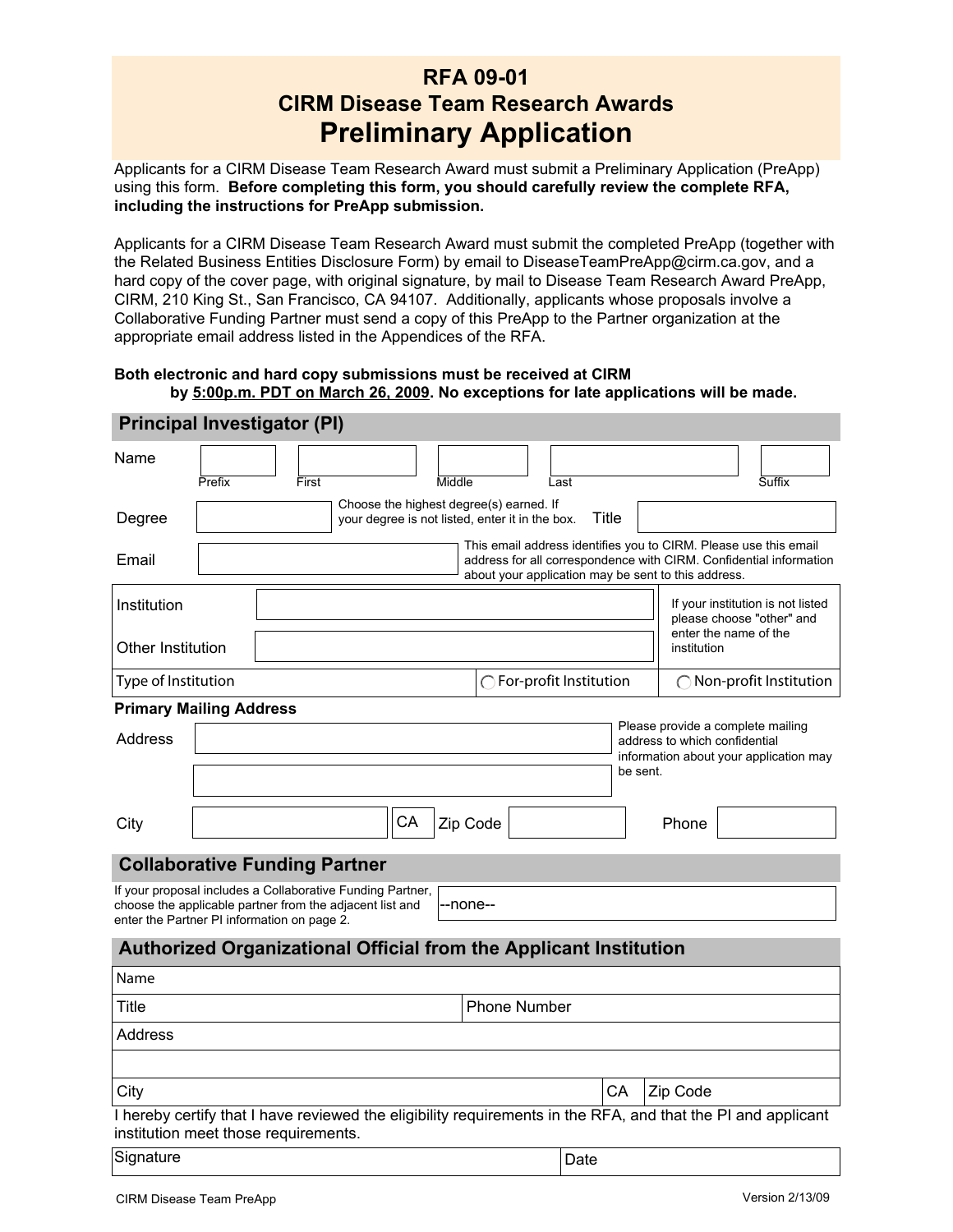## **Co-Principal Investigators (Co-PIs)**

Provide the information requested below if your proposal includes Co-PIs as defined in the RFA. Designating Co-PIs is not a requirement of this award. A maximum of 2 Co-PIs is acceptable. Only California-based Co-PIs, who are eligible to receive funding from CIRM, should be listed here.

| Name                |        | $\blacktriangledown$ |                                                                                       |                                                  | $\overline{\phantom{a}}$                                                                                               |
|---------------------|--------|----------------------|---------------------------------------------------------------------------------------|--------------------------------------------------|------------------------------------------------------------------------------------------------------------------------|
|                     | Prefix | First                | Middle                                                                                | Last                                             | Suffix                                                                                                                 |
| Degree              |        | ▼                    | Choose the highest degree(s) earned. If<br>degree is not listed, enter it in the box. | Title                                            |                                                                                                                        |
| Email               |        |                      |                                                                                       | This email address identifies the Co-PI to CIRM. |                                                                                                                        |
| Institution         |        |                      |                                                                                       |                                                  | If the Co-PI's institution is not<br>$\blacktriangledown$<br>listed please choose "other"<br>and enter the name of the |
| Other Institution   |        |                      |                                                                                       |                                                  | institution                                                                                                            |
| Type of Institution |        |                      |                                                                                       | $\bigcirc$ For-profit Institution                | $\bigcirc$ Non-profit Institution                                                                                      |
|                     |        |                      |                                                                                       |                                                  |                                                                                                                        |
| Name                |        |                      |                                                                                       |                                                  |                                                                                                                        |
|                     | Prefix | First                | Middle                                                                                | Last                                             | Suffix                                                                                                                 |
| Degree              |        |                      | Choose the highest degree(s) earned. If<br>degree is not listed, enter it in the box. | <b>Title</b>                                     |                                                                                                                        |
| Email               |        |                      |                                                                                       | This email address identifies the Co-PI to CIRM. |                                                                                                                        |
| Institution         |        |                      |                                                                                       |                                                  | If the Co-PI's institution is not<br>$\overline{\phantom{0}}$                                                          |
|                     |        |                      |                                                                                       |                                                  | listed please choose "other"<br>and enter the name of the                                                              |
| Other Institution   |        |                      |                                                                                       |                                                  | institution                                                                                                            |

## **Partner Principal Investigator (Partner PI)**

Provide the information requested below about the Partner PI if your proposal includes a Collaborative Funding Partner which you have indicated on page 1.

| Name        |        |                                                                                            |        |       |                                                       |
|-------------|--------|--------------------------------------------------------------------------------------------|--------|-------|-------------------------------------------------------|
|             | Prefix | First                                                                                      | Middle | Last  | Suffix                                                |
| Degree      |        | Choose the highest degree(s) earned. If<br>degree is not listed, enter it in the box.<br>▼ |        | Title |                                                       |
| Email       |        |                                                                                            |        |       | This email address identifies the Partner PI to CIRM. |
| Institution |        |                                                                                            |        |       |                                                       |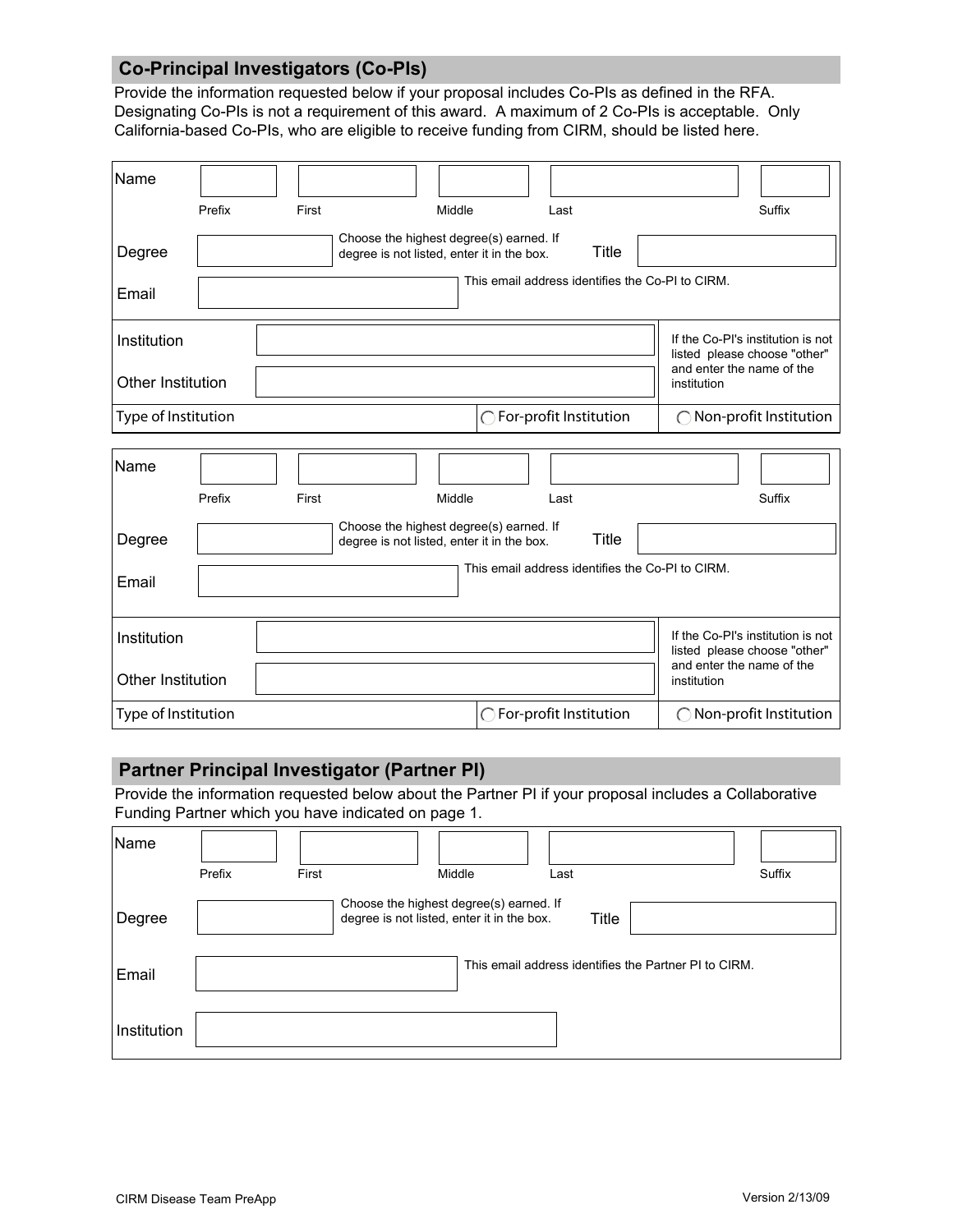#### **Named Research Personnel**

List below all research personnel (team members) who are named in the text portion of your PreApp with the exception of the PI, Co-PIs, and Partner PI. You are not required or encouraged to include the names of research personnel in the PreApp, but you must list them here if they appear in any of the text sections.

In the text sections of the PreApp, you may name up to 10 individuals who are members of your research team (in addition to the PI, Co-PIs, and Partner PI). Exceeding this limit may result in disqualification of your PreApp. In the boxes below, list these named individuals. Do not re-list the PI, Co-PIs, and Partner PI here.

| <b>First Name</b> | Last Name | Institution |  |
|-------------------|-----------|-------------|--|
|                   |           |             |  |
|                   |           |             |  |
|                   |           |             |  |
|                   |           |             |  |
|                   |           |             |  |
|                   |           |             |  |
|                   |           |             |  |
|                   |           |             |  |
|                   |           |             |  |
|                   |           |             |  |
|                   |           |             |  |
|                   |           |             |  |
|                   |           |             |  |
|                   |           |             |  |
|                   |           |             |  |
|                   |           |             |  |
|                   |           |             |  |
|                   |           |             |  |
|                   |           |             |  |
|                   |           |             |  |
|                   |           |             |  |
|                   |           |             |  |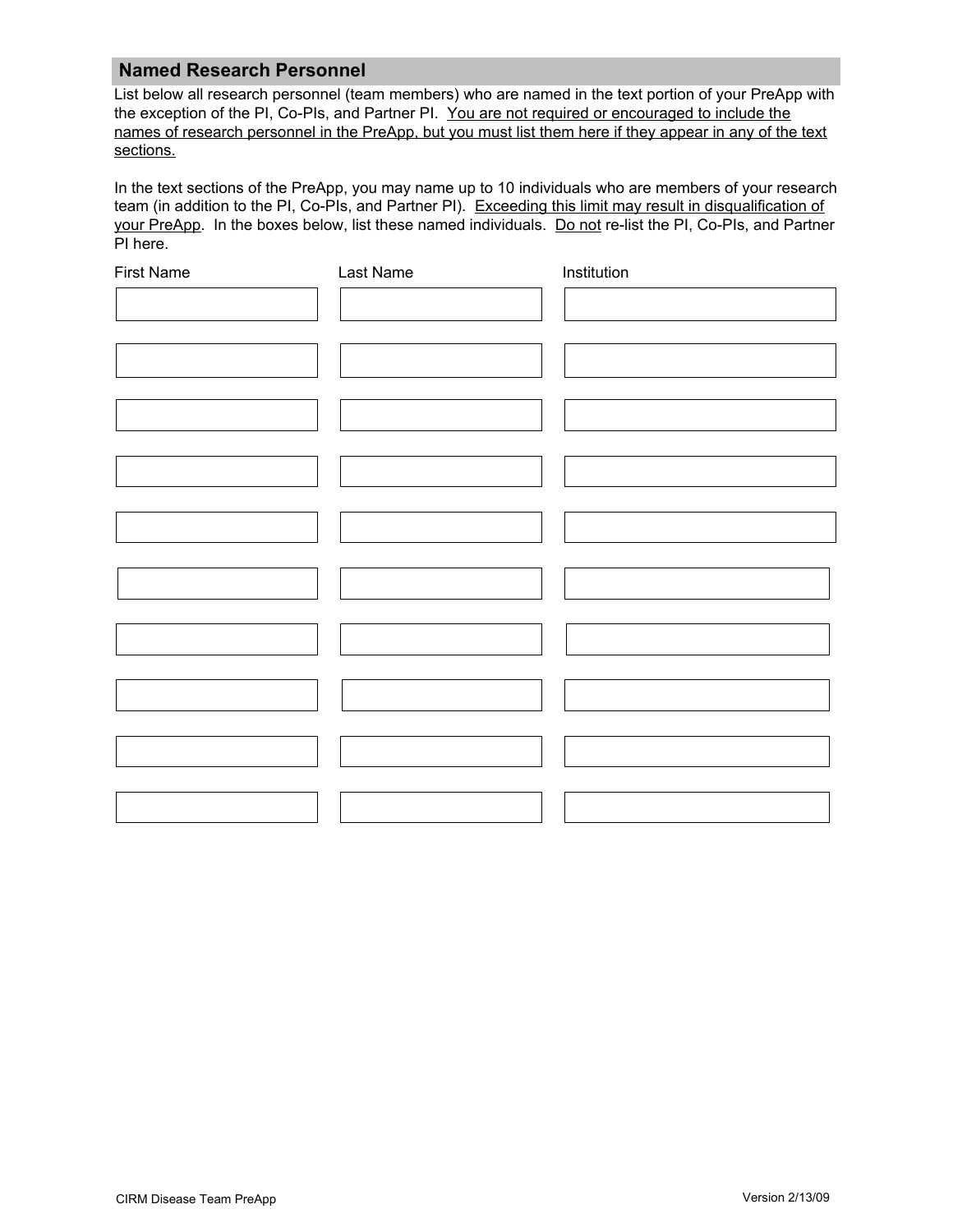### **Title of Proposed Project**

#### **Project Objective**

Provide a target profile for the proposed therapeutic candidate. Briefly address each of the following aspects of a target profile: 1) Description; 2) Scientific Rationale; 3) Indication(s) / Target; 4) Activity (in vitro/in vivo) / Efficacy Endpoint (patients); 5) Safety / Contraindications; 6) Route; 7) Regimen; 8) Risk versus benefit; and 9) Clinical Competitiveness. For allogenic cell therapy candidates, immune tolerance or immunosuppression strategies should be addressed. Limit to 3000 characters.

#### **Project Status**

Summarize the preliminary results and other supporting data for the project including diseasemodifying (or injury-modifying) activity of the proposed therapeutic candidate. Indicate data that were generated by the applicant PI and if applicable, Co-PIs and Partner PI. Figures or tables cannot be included. Limit to 3000 characters.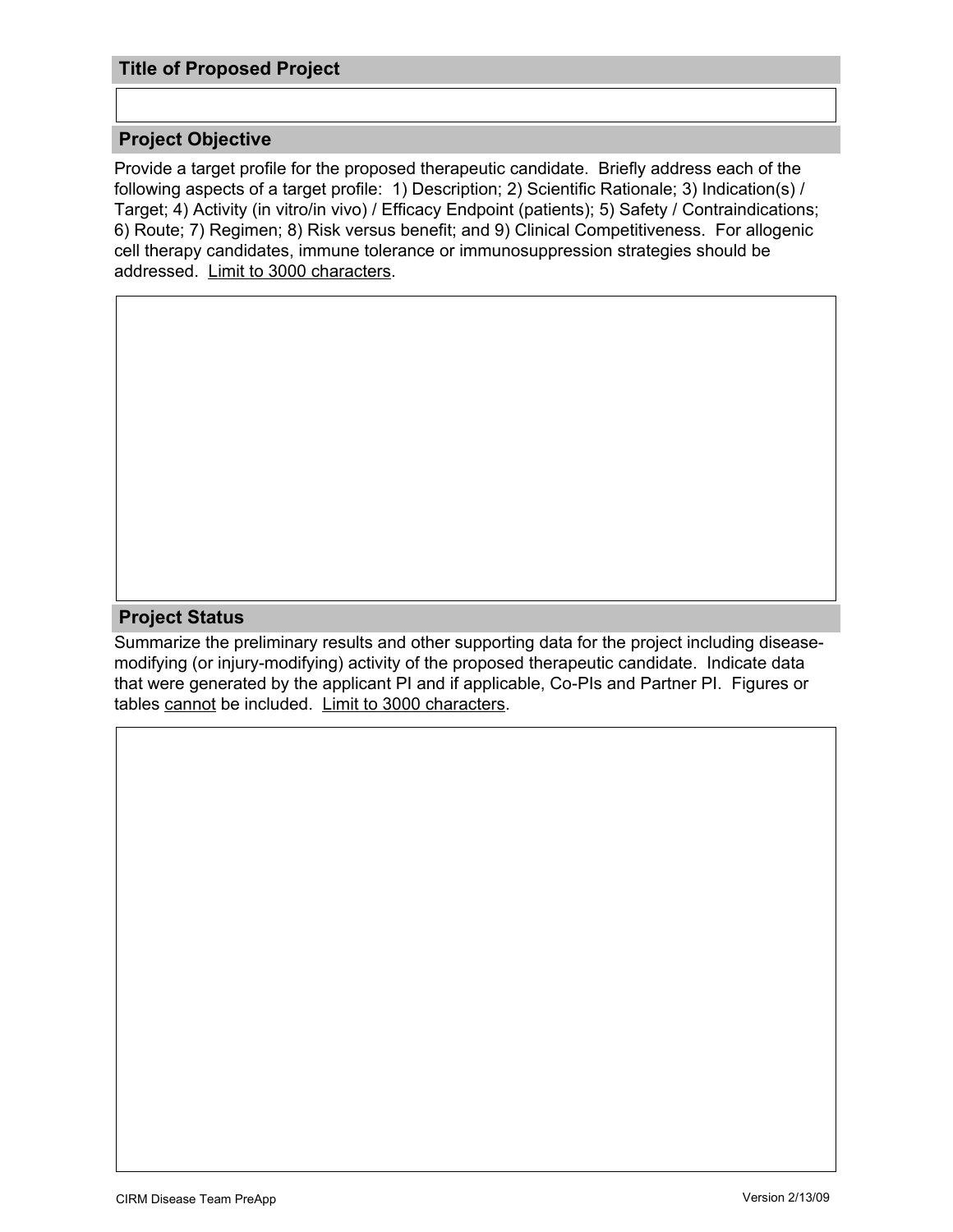## **Preclinical Research and Development Plan and Milestones**

Include an overall plan for therapy development, including the experimental approaches, methods and techniques proposed for accomplishing the project goals within 4 years. The goals must include preparing and filing an IND. The plan must be based on a clearly stated project timeline that outlines project activities and includes all key milestones, including an estimate of the timing for Go/No Go decision milestones. Milestones should describe precise, quantifiable study outcomes for key project activities, not simply work to be conducted. Include FDA interactions in the milestones. For Year 1, summarize planned activities and experimental design. For example, include rationale for choice of in vitro or in vivo models, parameters to be tested, study design and outcome analyses. State the success criteria. Include important details for years 2-4. Limit to 9000 characters.

#### **Research Team Leadership**

List the PI and Co-PIs (if applicable). For each PI or Co-PI include: name and a brief description of role on the project (i.e. describe which studies listed in the section above they will supervise or execute). Describe the leadership credentials of the PI. For CIRM/Funding Partner teams, include the above required information for the Partner PI. Limit to 3000 characters.